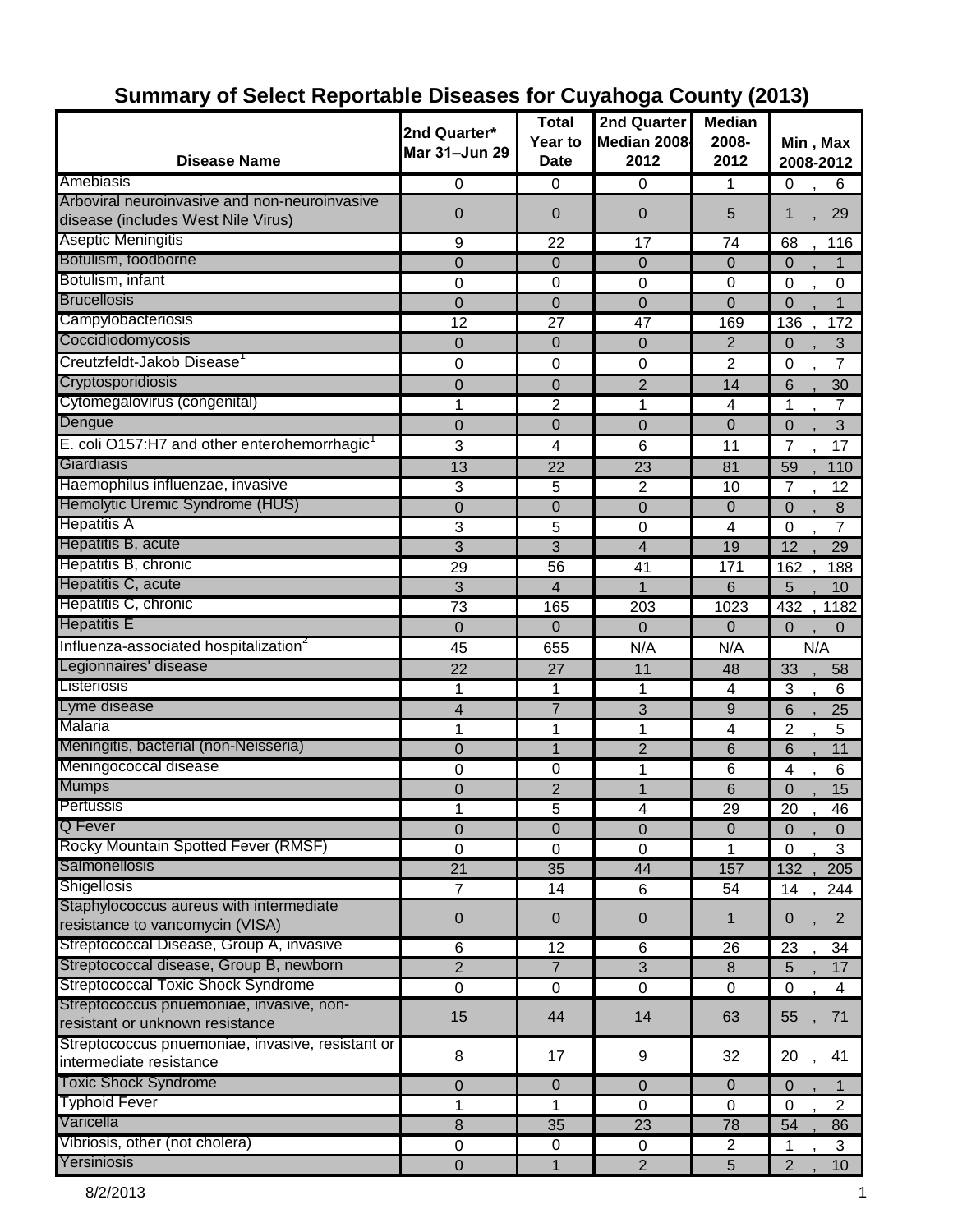|                                                            |                               | <b>Total</b>   | 2nd Quarter               | <b>Median</b>   |                               |
|------------------------------------------------------------|-------------------------------|----------------|---------------------------|-----------------|-------------------------------|
|                                                            | 2nd Quarter*<br>Mar 31-Jun 29 | Year to        | Median 2008<br>2012       | 2008-           | Min, Max                      |
| <b>Disease Name</b>                                        |                               | <b>Date</b>    |                           | 2012            | 2008-2012                     |
| Amebiasis<br>Arboviral neuroinvasive and non-neuroinvasive | 0                             | 0              | 0                         | 0               | $\mathbf 0$<br>4              |
| disease (includes West Nile Virus)                         | 0                             | 0              | 0                         | $\overline{2}$  | 0<br>15                       |
| <b>Aseptic Meningitis</b>                                  |                               |                |                           |                 |                               |
| Botulism, foodborne                                        | 8                             | 19             | 8                         | 40              | 36<br>56                      |
|                                                            | $\mathbf 0$                   | 0              | $\overline{0}$            | 0               | $\Omega$<br>1                 |
| Botulism, infant<br><b>Brucellosis</b>                     | 0                             | 0              | $\mathbf 0$               | 0               | 0<br>$\mathbf 0$              |
|                                                            | 0                             | 0              | $\overline{0}$            | $\overline{0}$  | $\Omega$<br>0                 |
| Campylobacteriosis                                         | 6                             | 13             | 32                        | 113             | 86<br>130                     |
| Coccidiodomycosis                                          | $\Omega$                      | 0              | $\overline{0}$            | $\overline{2}$  | 3<br>$\overline{0}$           |
| Creutzfeldt-Jakob Disease                                  | 0                             | 0              | 0                         | 2               | 0<br>0                        |
| Cryptosporidiosis                                          | 0                             | 0              | 1                         | 9               | 5<br>19                       |
| Cytomegalovirus (congenital)                               | 1                             | 1              | $\mathbf 0$               | 1               | 3<br>1                        |
| Dengue                                                     | 0                             | 0              | 0                         | $\overline{0}$  | 3<br>0                        |
| E. coli O157:H7 and other enterohemorrhagic <sup>1</sup>   | 3                             | 4              | 5                         | 8               | 0<br>6                        |
| Giardiasis                                                 | 5                             | 8              | 17                        | 54              | 20<br>61                      |
| Haemophilus influenzae, invasive                           | 2                             | 3              | 1                         | 7               | 5<br>10                       |
| Hemolytic Uremic Syndrome (HUS)                            | $\mathbf 0$                   | 0              | $\overline{0}$            | $\overline{0}$  | $\overline{7}$<br>$\Omega$    |
| <b>Hepatitis A</b>                                         | 3                             | 5              | $\mathbf 0$               | $\overline{2}$  | 5<br>0                        |
| Hepatitis B, acute                                         | $\overline{2}$                | $\overline{2}$ | $\overline{2}$            | 12              | 7<br>14                       |
| Hepatitis B, chronic                                       | 13                            | 26             | 19                        | 81              | 66<br>97                      |
| Hepatitis C, acute                                         | $\overline{2}$                | $\overline{2}$ | $\mathbf 0$               | 3               | $\overline{2}$<br>6           |
| Hepatitis C, chronic                                       | $\overline{33}$               | 72             | 88                        | 431             | 180<br>466                    |
| <b>Hepatitis E</b>                                         | $\mathbf 0$                   | 0              | $\overline{0}$            | $\overline{0}$  | $\overline{0}$<br>0           |
| Influenza-associated hospitalization <sup>2</sup>          | 23                            | 386            | N/A                       | N/A             | N/A                           |
| Legionnaires' disease                                      | 13                            | 16             | 6                         | 28              | 20<br>36                      |
| Listeriosis                                                | 1                             | 1              | 1                         | 3               | $\overline{3}$<br>3           |
| Lyme disease                                               | 1                             | 3              | 3                         | $\overline{7}$  | 3<br>16                       |
| Malaria                                                    | 1                             | 1              | 0                         | $\overline{2}$  | 1<br>3                        |
| Meningitis, bacterial (non-Neisseria)                      | 0                             | 0              | $\overline{2}$            | 3               | $\overline{2}$<br>5           |
| Meningococcal disease                                      | 0                             | 0              | 0                         | $\overline{2}$  | 3<br>0                        |
| <b>Mumps</b>                                               | 0                             | $\overline{2}$ | 1                         | 4               | 14<br>0                       |
| Pertussis                                                  | 1                             | 4              | 4                         | $\overline{25}$ | 15<br>40                      |
| Q Fever                                                    | $\overline{0}$                | 0              | $\overline{0}$            | $\Omega$        | $\mathbf 0$<br>$\Omega$       |
| Rocky Mountain Spotted Fever (RMSF)                        | 0                             | 0              | 0                         | 0               | $\overline{2}$<br>$\mathbf 0$ |
| Salmonellosis                                              | 15                            | 25             | 33                        | 98              | 79<br>138                     |
| <b>Shigellosis</b>                                         | 1                             | $\overline{7}$ | $\ensuremath{\mathsf{3}}$ | 43              | 9<br>114                      |
| Staphylococcus aureus with intermediate                    | $\mathbf 0$                   | 0              | $\theta$                  | 1               | $\overline{2}$<br>0           |
| resistance to vancomycin (VISA)                            |                               |                |                           |                 |                               |
| Streptococcal Disease, Group A, invasive                   | 4                             | 5              | 3                         | 14              | 10<br>22                      |
| Streptococcal disease, Group B, newborn                    | $\overline{0}$                | 0              | $\overline{2}$            | $\overline{4}$  | 6                             |
| <b>Streptococcal Toxic Shock Syndrome</b>                  | $\mathbf 0$                   | $\pmb{0}$      | $\mathbf 0$               | 0               | $\overline{2}$<br>$\mathbf 0$ |
| Streptococcus pnuemoniae, invasive, non-                   | $\,6$                         | 24             | 8                         | 33              | 45<br>26                      |
| resistant or unknown resistance                            |                               |                |                           |                 |                               |
| Streptococcus pnuemoniae, invasive, resistant or           | 5                             | 9              | 6                         | 21              | 30<br>11                      |
| intermediate resistance                                    |                               |                |                           |                 |                               |
| <b>Toxic Shock Syndrome</b>                                | $\mathbf 0$                   | 0              | $\pmb{0}$                 | $\mathbf 0$     | $\pmb{0}$<br>1                |
| <b>Typhoid Fever</b>                                       | 0                             | 0              | 0                         | 0               | $\overline{2}$<br>0           |
| Varicella                                                  | $\overline{7}$                | 28             | 20                        | 60              | 39<br>66                      |
| Vibriosis, other (not cholera)                             | $\pmb{0}$                     | $\pmb{0}$      | $\pmb{0}$                 | 1               | $\mathbf{3}$<br>1             |
| Yersiniosis                                                | $\pmb{0}$                     | $\mathbf{1}$   | 1                         | 3               | $\overline{\mathbf{4}}$<br>1  |

# **Summary of Select Reportable Diseases for CCBH (2013)**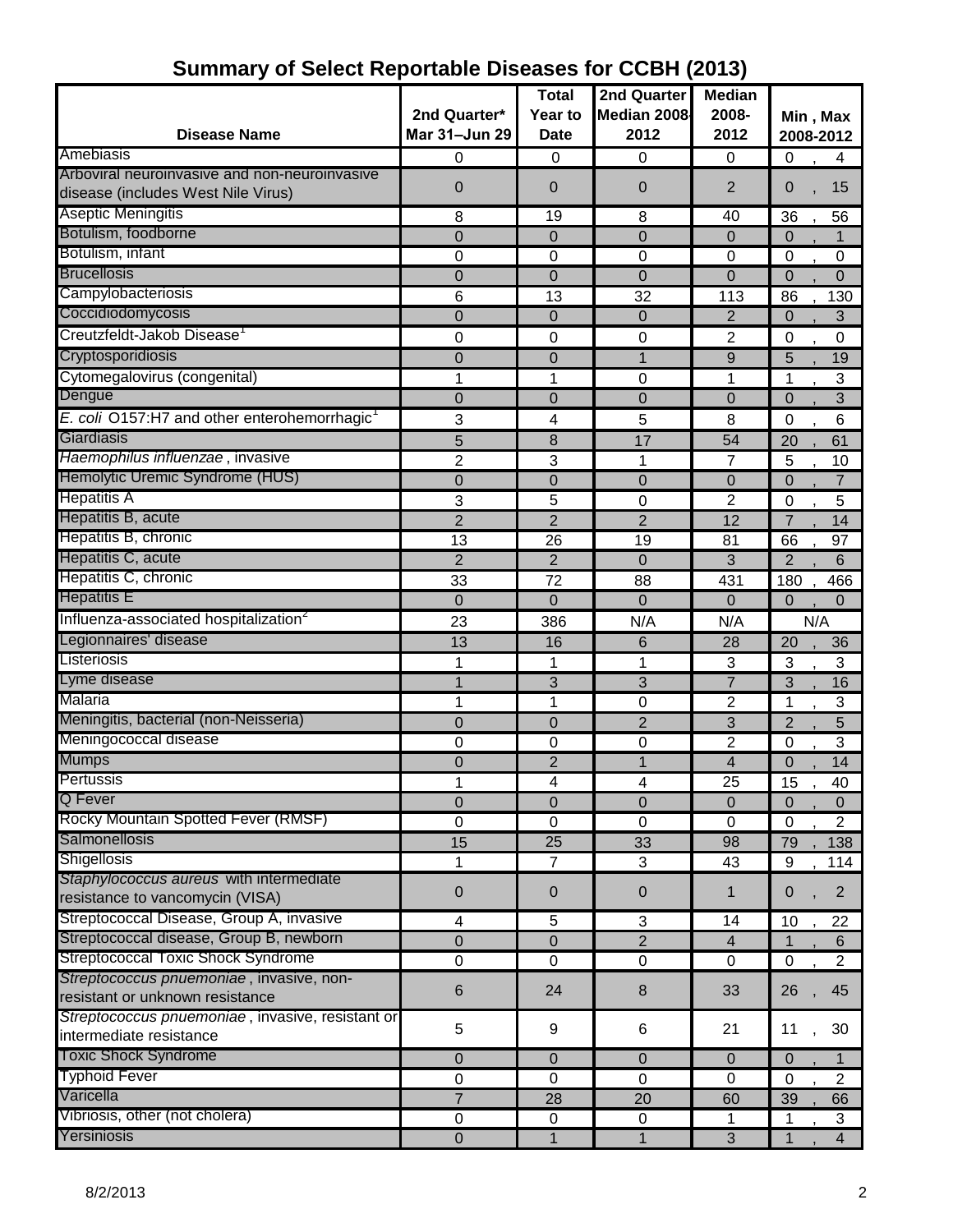|                                                                             |                  | Total                   | 2nd Quarter                   | <b>Median</b>            |                                       |
|-----------------------------------------------------------------------------|------------------|-------------------------|-------------------------------|--------------------------|---------------------------------------|
|                                                                             | 2nd Quarter*     | Year to                 | Median 2008                   | 2008-                    | Min, Max                              |
| <b>Disease Name</b>                                                         | Mar 31-Jun 29    | <b>Date</b>             | 2012                          | 2012                     | 2008-2012                             |
| Amebiasis                                                                   | 0                | 0                       | 0                             | 1                        | 0<br>3                                |
| Arboviral neuroinvasive and non-neuroinvasive                               |                  |                         |                               |                          |                                       |
| disease (includes West Nile Virus)                                          | $\overline{0}$   | 0                       | $\mathbf 0$                   | 3                        | 14<br>0                               |
| Aseptic Meningitis                                                          | 1                | 3                       | 7                             | 33                       | 29<br>62                              |
| Botulism, foodborne                                                         | $\overline{0}$   | 0                       | $\mathbf 0$                   | $\mathbf 0$              | 0<br>$\Omega$                         |
| Botulism, infant                                                            | 0                | 0                       | 0                             | 0                        | $\mathbf 0$<br>$\mathbf 0$            |
| <b>Brucellosis</b>                                                          | $\mathbf 0$      | 0                       | $\overline{0}$                | $\overline{0}$           | $\Omega$<br>$\mathbf{1}$              |
| Campylobacteriosis                                                          | 6                | 13                      | 14                            | 45                       | 35<br>54                              |
| Coccidiodomycosis                                                           | $\mathbf 0$      | 0                       | $\overline{0}$                | $\mathbf 0$              | 0<br>0                                |
| Creutzfeldt-Jakob Disease                                                   | 0                | 0                       | 0                             | 0                        | 0<br>0                                |
| Cryptosporidiosis                                                           | 0                | 0                       | $\overline{0}$                | 4                        | $\Omega$<br>10                        |
| Cytomegalovirus (congenital)                                                | 0                | 1                       | 1                             | $\overline{2}$           | $\mathbf 0$<br>4                      |
| Dengue                                                                      | 0                | 0                       | $\overline{0}$                | $\mathbf 0$              | $\mathbf 0$<br>0                      |
| E. coli O157:H7 and other enterohemorrhagic                                 | 0                | 0                       | 1                             |                          | 4<br>1                                |
| Giardiasis                                                                  |                  |                         |                               | 2                        | 54                                    |
| Haemophilus influenzae, invasive                                            | 8                | 14                      | $9$                           | 39                       | 20                                    |
| Hemolytic Uremic Syndrome (HUS)                                             | 1                | 1                       | 1                             | 3                        | 2<br>4                                |
| <b>Hepatitis A</b>                                                          | 0                | 0                       | $\overline{0}$                | $\Omega$                 | 0<br>1                                |
| Hepatitis B, acute                                                          | 0                | 0<br>1                  | $\mathbf 0$<br>$\overline{2}$ | 1<br>$\overline{7}$      | $\overline{2}$<br>0<br>$\overline{4}$ |
| Hepatitis B, chronic                                                        |                  |                         |                               |                          | 15                                    |
| Hepatitis C, acute                                                          | 16               | 30                      | 20                            | 88                       | 86<br>93                              |
| Hepatitis C, chronic                                                        | 1                | $\overline{2}$          | 1                             | 3                        | $\overline{2}$<br>7                   |
| <b>Hepatitis E</b>                                                          | 40               | 92                      | 112                           | 574                      | 247<br>701                            |
|                                                                             | $\overline{0}$   | 0                       | $\Omega$                      | $\Omega$                 | $\overline{0}$<br>$\Omega$            |
| Influenza-associated hospitalization <sup>2</sup><br>Legionnaires' disease  | 20               | 254                     | N/A                           | N/A                      | N/A                                   |
| Listeriosis                                                                 | 9                | 11                      | 5                             | 21                       | 12<br>23                              |
|                                                                             | 0                | 0                       | $\mathbf 0$                   | 1                        | 3<br>0                                |
| Lyme disease<br>Malaria                                                     | 3                | 4                       | 0                             | $\overline{2}$           | 8<br>1                                |
| Meningitis, bacterial (non-Neisseria)                                       | 0                | 0                       | 0                             | 1                        | 3<br>1                                |
| Meningococcal disease                                                       | $\mathbf 0$      | 1                       | 1                             | $\overline{4}$           | 8<br>1                                |
| <b>Mumps</b>                                                                | 0                | 0                       | 1                             | 3                        | 2<br>4                                |
| Pertussis                                                                   | 0                | 0                       | 0                             | 0                        | $\overline{2}$<br>0                   |
|                                                                             | 0                | $\overline{1}$          | $\boldsymbol{0}$              | $\overline{\mathcal{A}}$ | 2<br>6                                |
| Q Fever<br>Rocky Mountain Spotted Fever (RMSF)                              | 0                | $\mathbf 0$             | $\mathbf 0$                   | $\mathbf 0$              | $\mathbf 0$<br>0                      |
| <b>Salmonellosis</b>                                                        | $\pmb{0}$        | $\boldsymbol{0}$        | 0                             | 0                        | $\mathbf 0$<br>1                      |
| <b>Shigellosis</b>                                                          | 5                | 9                       | $\boldsymbol{9}$              | 51                       | 44<br>66                              |
| Staphylococcus aureus with intermediate                                     | 5                | $\,6$                   | 3                             | 12                       | 5<br>162                              |
| resistance to vancomycin (VISA)                                             | 0                | 0                       | $\mathbf 0$                   | $\mathbf 0$              | 1<br>0                                |
| Streptococcal Disease, Group A, invasive                                    |                  |                         |                               |                          |                                       |
| Streptococcal disease, Group B, newborn                                     | 2                | $\,6$<br>$\overline{7}$ | $\overline{\mathbf{4}}$       | 12                       | $\overline{11}$<br>13                 |
| Streptococcal Toxic Shock Syndrome                                          | $\overline{2}$   |                         | $\mathbf{1}$                  | $\overline{4}$           | $\overline{c}$<br>13                  |
| Streptococcus pnuemoniae, invasive, non-                                    | $\pmb{0}$        | $\mathbf 0$             | $\pmb{0}$                     | 0                        | $\mathbf 0$<br>$\overline{2}$         |
| resistant or unknown resistance                                             | $9\,$            | 19                      | $\overline{7}$                | 24                       | 22<br>43                              |
| Streptococcus pnuemoniae, invasive, resistant or<br>intermediate resistance | 3                | 8                       | 3                             | 11                       | 6<br>13                               |
|                                                                             |                  |                         |                               |                          |                                       |
| <b>Toxic Shock Syndrome</b>                                                 | 0                | 0                       | $\overline{0}$                | $\mathbf 0$              | $\overline{0}$<br>$\mathbf{0}$        |
| <b>Typhoid Fever</b>                                                        | 1                | 1                       | $\mathbf 0$                   | $\Omega$                 | $\mathbf 0$<br>$\Omega$               |
| Varicella                                                                   | 1                | $\overline{7}$          | 3                             | 15                       | 8<br>25                               |
| Vibriosis, other (not cholera)                                              | $\mathbf 0$      | 0                       | $\pmb{0}$                     | 0                        | $\mathbf 0$<br>1                      |
| Yersiniosis                                                                 | $\boldsymbol{0}$ | $\mathbf 0$             | $\boldsymbol{0}$              | $\overline{2}$           | $6\phantom{1}6$<br>1                  |

# **Summary of Select Reportable Diseases for City of Cleveland (2013)**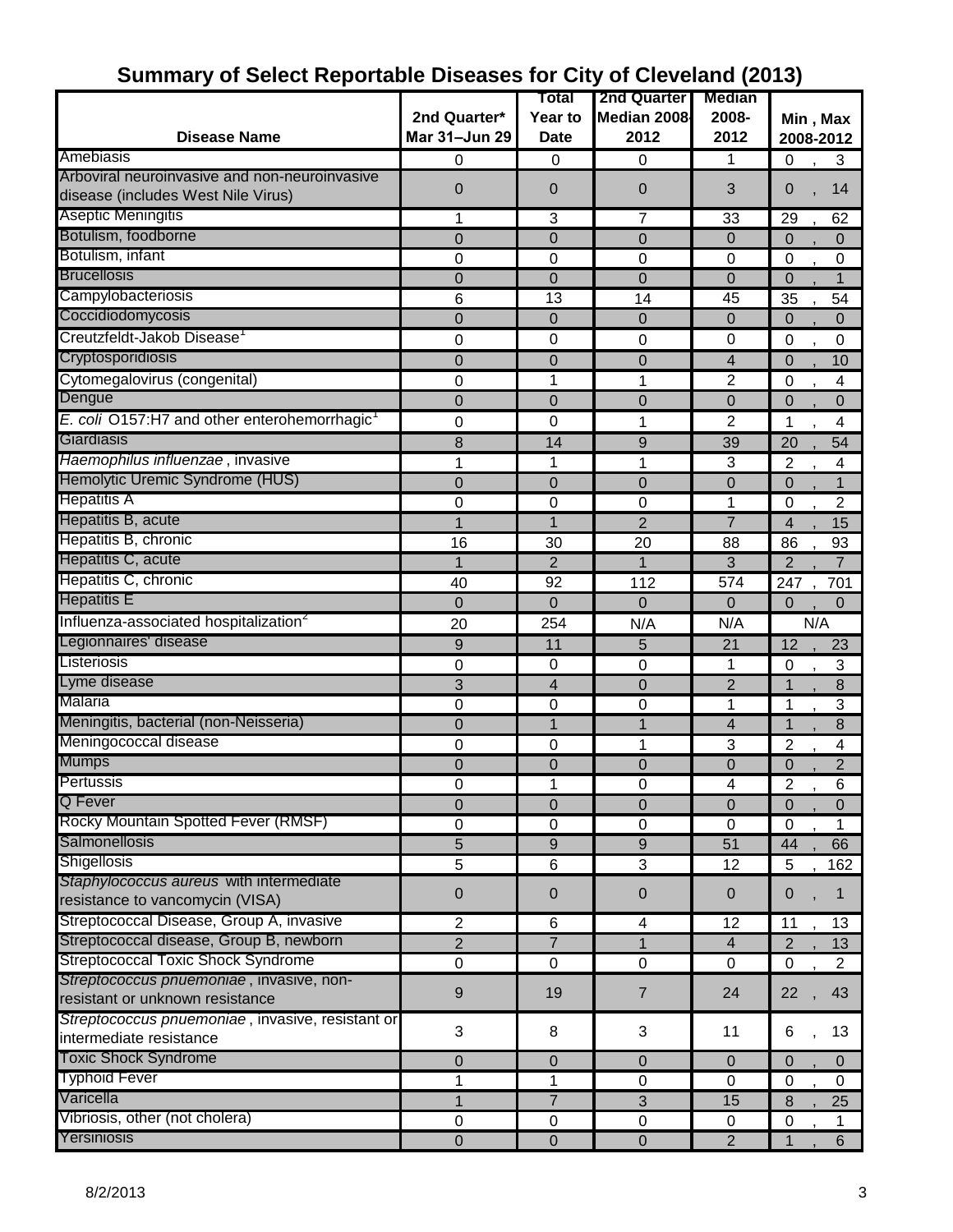|                                                                                     |                               | <b>Total</b>           | 2nd Quarter    | <b>Median</b>  |                                  |
|-------------------------------------------------------------------------------------|-------------------------------|------------------------|----------------|----------------|----------------------------------|
|                                                                                     |                               |                        |                |                |                                  |
|                                                                                     | 2nd Quarter*<br>Mar 31-Jun 29 | Year to                | Median 2008    | 2008-          | Min, Max                         |
| <b>Disease Name</b>                                                                 |                               | <b>Date</b>            | 2012           | 2012           | 2008-2012                        |
| Amebiasis                                                                           | 0                             | 0                      | 0              | $\mathbf 0$    | 0<br>0                           |
| Arboviral neuroinvasive and non-neuroinvasive<br>disease (includes West Nile Virus) | 0                             | $\overline{0}$         | 0              | 0              | 0<br>1                           |
| Aseptic Meningitis                                                                  | 0                             | 0                      | 0              | 1              | $\mathbf 0$<br>3                 |
| Botulism, foodborne                                                                 | 0                             | 0                      | 0              | 0              | $\overline{0}$<br>0              |
| Botulism, infant                                                                    | $\mathbf 0$                   | 0                      | 0              | 0              | 0<br>0                           |
| <b>Brucellosis</b>                                                                  | 0                             | 0                      | 0              | 0              | $\mathbf 0$<br>0                 |
| Campylobacteriosis                                                                  | 0                             | 1                      | 2              | 4              | 5<br>2                           |
| Coccidiodomycosis                                                                   | 0                             | 0                      | 0              | 0              | $\mathbf 0$<br>$\mathbf 1$       |
| Creutzfeldt-Jakob Disease                                                           | 0                             | 0                      | 0              | 0              | 0<br>0                           |
| Cryptosporidiosis                                                                   | 0                             | 0                      | 0              | 1              | $\mathbf 0$<br>1                 |
| Cytomegalovirus (congenital)                                                        | $\mathbf 0$                   | 0                      | $\pmb{0}$      | $\mathbf 0$    | $\boldsymbol{0}$<br>1            |
| Dengue                                                                              | 0                             | 0                      | 0              | 0              | 0<br>0                           |
| E. coli O157:H7 and other enterohemorrhagic <sup>1</sup>                            | 0                             | 0                      | 0              | 0              | 0<br>1                           |
| Giardiasis                                                                          | 0                             | 0                      | $\mathbf 0$    | 1              | 3<br>$\mathbf 0$                 |
| Haemophilus influenzae, invasive                                                    | $\mathbf 0$                   | 1                      | 0              | 0              | $\mathbf 0$<br>0                 |
| Hemolytic Uremic Syndrome (HUS)                                                     | 0                             | $\overline{0}$         | 0              | $\overline{0}$ | $\overline{0}$<br>0              |
| <b>Hepatitis A</b>                                                                  | $\mathbf 0$                   | 0                      | 0              | 0              | 0<br>0                           |
| Hepatitis B, acute                                                                  | 0                             | 0                      | 0              | 0              | 1<br>0                           |
| Hepatitis B, chronic                                                                | 0                             | 0                      | 1              | 5              | 2<br>6                           |
| Hepatitis C, acute                                                                  | 0                             | 0                      | 0              | 0              | $\overline{0}$<br>$\mathbf 0$    |
| Hepatitis C, chronic                                                                | 0                             | 1                      | 3              | 15             | 5<br>20                          |
| <b>Hepatitis E</b>                                                                  | 0                             | 0                      | $\overline{0}$ | 0              | $\overline{0}$<br>$\overline{0}$ |
| Influenza-associated hospitalization <sup>2</sup>                                   | 2                             | 15                     | N/A            | N/A            | N/A                              |
| Legionnaires' disease                                                               | 0                             | 0                      | 0              | $\mathbf{1}$   | $\overline{2}$<br>0              |
| Listeriosis                                                                         | 0                             | 0                      | 0              | 0              | $\pmb{0}$<br>0                   |
| Lyme disease                                                                        | 0                             | 0                      | 0              | 1              | $\overline{0}$<br>$\mathbf 1$    |
| Malaria                                                                             | $\mathbf 0$                   | 0                      | 0              | 0              | $\mathbf 0$<br>0                 |
| Meningitis, bacterial (non-Neisseria)                                               | $\overline{0}$                | $\mathbf 0$            | $\mathbf 0$    | $\mathbf 0$    | $\mathbf 0$<br>0                 |
| Meningococcal disease                                                               | 0                             | 0                      | 0              | 0              | 0<br>0                           |
| <b>Mumps</b>                                                                        | 0                             | 0                      | $\mathbf 0$    | 0              | $\mathbf 0$<br>$\mathbf 0$       |
| Pertussis                                                                           | 0                             | 0                      | 0              | 0              | 0<br>0                           |
| Q Fever                                                                             | 0                             | $\overline{0}$         | $\overline{0}$ | $\overline{0}$ | $\Omega$<br>$\Omega$             |
| Rocky Mountain Spotted Fever (RMSF)                                                 | $\mathbf 0$                   | 0                      | $\pmb{0}$      | $\mathbf 0$    | $\pmb{0}$<br>1                   |
| Salmonellosis                                                                       | 1                             | $\overline{1}$         | $\mathbf{1}$   | 5              | 8                                |
| Shigellosis                                                                         | 1                             | 1                      | $\mathbf 0$    | $\overline{2}$ | $\pmb{0}$                        |
| Staphylococcus aureus with intermediate                                             |                               |                        |                |                |                                  |
| resistance to vancomycin (VISA)                                                     | 0                             | 0                      | 0              | $\mathbf 0$    | $\mathbf 0$<br>0                 |
| Streptococcal Disease, Group A, invasive                                            | $\pmb{0}$                     | 1                      | $\mathbf 0$    | 0              | $\mathbf 0$<br>1                 |
| Streptococcal disease, Group B, newborn                                             | 0                             | 0                      | 0              | $\overline{0}$ | $\mathbf 0$<br>1                 |
| <b>Streptococcal Toxic Shock Syndrome</b>                                           | 0                             | 0                      | 0              | $\mathbf 0$    | 0<br>$\mathbf 0$                 |
| Streptococcus pnuemoniae, invasive, non-                                            |                               |                        |                |                |                                  |
| resistant or unknown resistance                                                     | 0                             | 1                      | 0              | 2              | $\overline{2}$<br>0              |
| Streptococcus pnuemoniae, invasive, resistant or<br>intermediate resistance         | $\pmb{0}$                     | 0                      | 0              | $\mathbf 0$    | 0<br>1                           |
| <b>Toxic Shock Syndrome</b>                                                         |                               |                        |                |                |                                  |
| <b>Typhoid Fever</b>                                                                | 0                             | $\pmb{0}$              | $\pmb{0}$      | $\mathbf 0$    | $\mathbf 0$<br>0                 |
| Varicella                                                                           | $\pmb{0}$                     | 0                      | $\mathbf 0$    | $\mathbf 0$    | 0<br>0                           |
| Vibriosis, other (not cholera)                                                      | 0                             | 0                      | $\pmb{0}$      | 1              | 0<br>1                           |
| Yersiniosis                                                                         | $\mathbf 0$                   | $\pmb{0}$<br>$\pmb{0}$ | $\mathbf 0$    | 0              | $\pmb{0}$<br>$\mathbf 0$         |
|                                                                                     | $\mathbf 0$                   |                        | $\overline{0}$ | $\overline{0}$ | $\mathbf 0$<br>$\overline{0}$    |

# **Summary of Select Reportable Diseases for City of Shaker Heights (2013)**